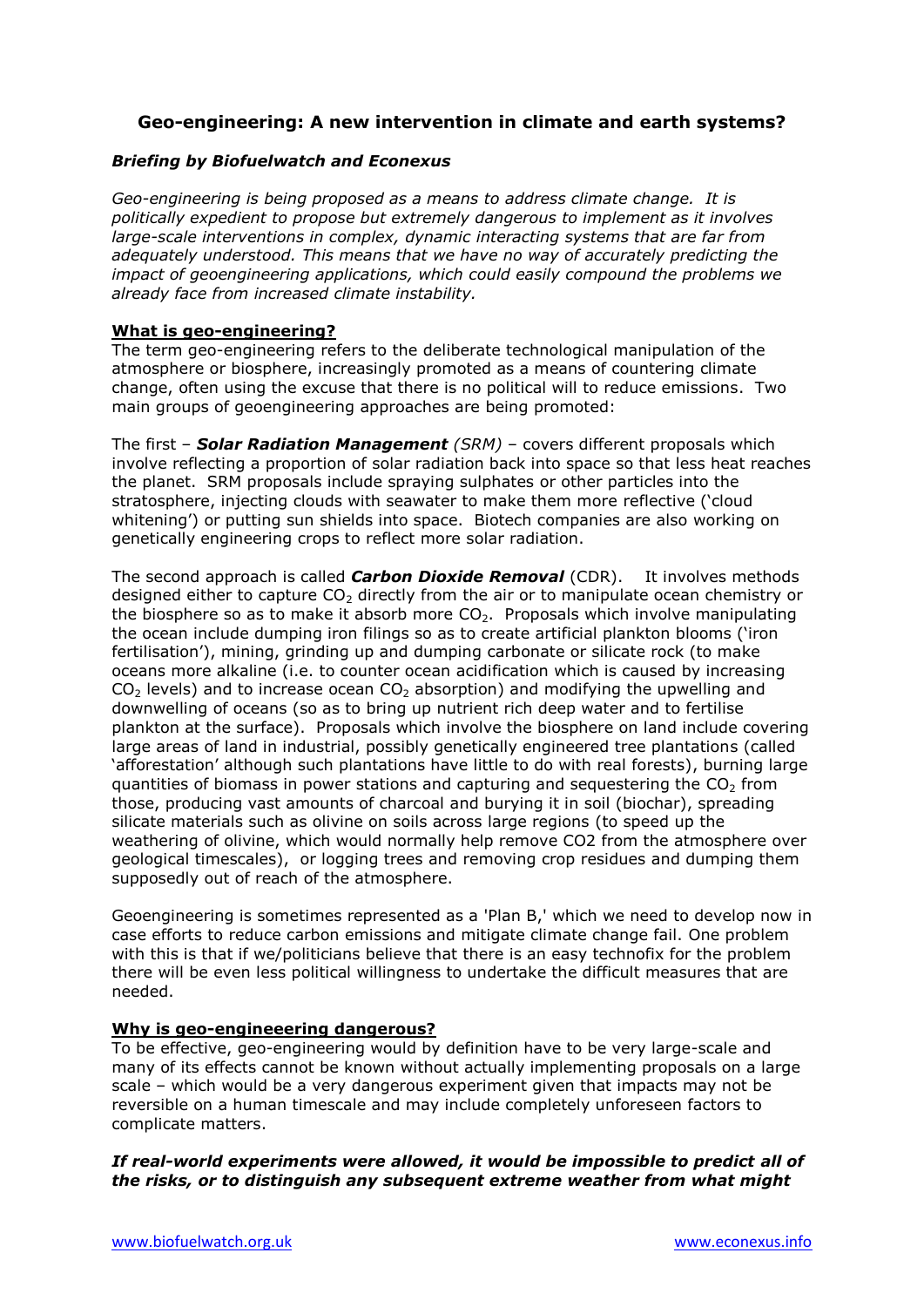*have happened in the absence of the trial.* When CFC use for refrigerators was developed, nobody knew that they should be looking at what CFCs might do to the ozone layer until ozone depletion in the Antarctic was far advanced. And while ocean acidification due to increased  $CO<sub>2</sub>$  levels is basic chemistry, nobody even looked into it until it was first measured in 2003. Those two examples refer to straightforward physical and chemical changes. Predicting the impacts of new large-scale interventions in complex planetary systems, with the dynamic interactions between the atmosphere, oceans and biosphere only partly understood, is even more difficult. We do not adequately comprehend how planetary systems work, still less how they interact. Computer models are simplistic and flawed. According to geophysicist and climate scientist Raymond Pierrehumbert, "*What we're really talking about is hacking the planet in a case where we don't really know what it is going to do… We already know enough about sulfate albedo engineering to know it would put the world in a really precarious state…[our climate models] are nowhere near advanced enough for us to begin thinking of actually engineering the planet… Our ability to actually say what the regional climate patterns will be in a geoengineered world is very limited*." [tinyurl.com/auwfnm7]

NASA atmospheric scientist Gavin Smith wrote: "*If the planet was a single column with completely homogeneous properties from the surface to the top of the atmosphere and the only free variable was the surface temperature, [geoengineering] would be fine. Unfortunately, the real world (still) has an ozone layer, winds that depend on temperature gradients that cause European winters to warm after volcanic eruptions, rainfall that depends on the solar heating at the surface of the ocean and decreases dramatically after eruptions, clouds that depend on the presence of condensation nuclei, plants that have specific preferences for direct or diffuse light, and marine life that relies on the fact that the ocean doesn't dissolve calcium carbonate near the surface.*" [tinyurl.com/ykfdeh8]

Some specific dangers can be and have been predicted. Scientists have modelled climate responses to sulphate injections in the stratosphere which show that global rainfall would decline by more than global temperature, that it would decline most significantly across large parts of the tropics and that the Asian and African monsoons could be disrupted [tinyurl.com/asft4bz]. Would tropical forests, grasslands and agriculture survive such a disruption? What would sudden vegetation die-back do to  $CO<sub>2</sub>$ levels and thus long-term global warming? Let alone to the billion people dependent on the Asian Monsoon alone? Sulphate particles in the stratosphere could also destroy the ozone layer, with potentially disastrous impacts on biodiversity. Although geoengineering researchers are trying to identify particles small enough not to have that effect, others warn that those could clump together into large particles (tinyurl.com/clm5st6).

Proposals for removing  $CO<sub>2</sub>$  from the atmosphere are being promoted as 'safer' than SRM, but this is not true. All but one - direct air capture – involve the deliberate manipulation of the biosphere in the hope of increasing its  $CO<sub>2</sub>$  uptake. Study after study has shown that *healthy and biodiverse ecosystems absorb more CO2 than degraded ones with less biodiversity – and that they are far more resilient to climate change and other pressures.* This also applies to soils. Yet all geoengineering proposals for manipulating the oceans or soils and vegetation on land would further destroy or threaten biodiversity - and thus its ability to help regulate the climate in future. Large-scale proposals such as Bioenergy with Carbon Capture and Storage, 'afforestation' with monocultures, perhaps including GE tree plantations, or biochar would require hundreds of millions of hectares to be turned into new plantations for this purpose. Far more ecosystems and lands on which communities rely for growing food, pasture and other needs would be destroyed compared to those lost due to biofuels to date. Yet *even at a small scale level, claims do not add up*. For example, studies show that adding biochar to soils can reduce rather than increase soil carbon, while the possibility of sequestering  $CO<sub>2</sub>$  in geological formations safely over the long-term is far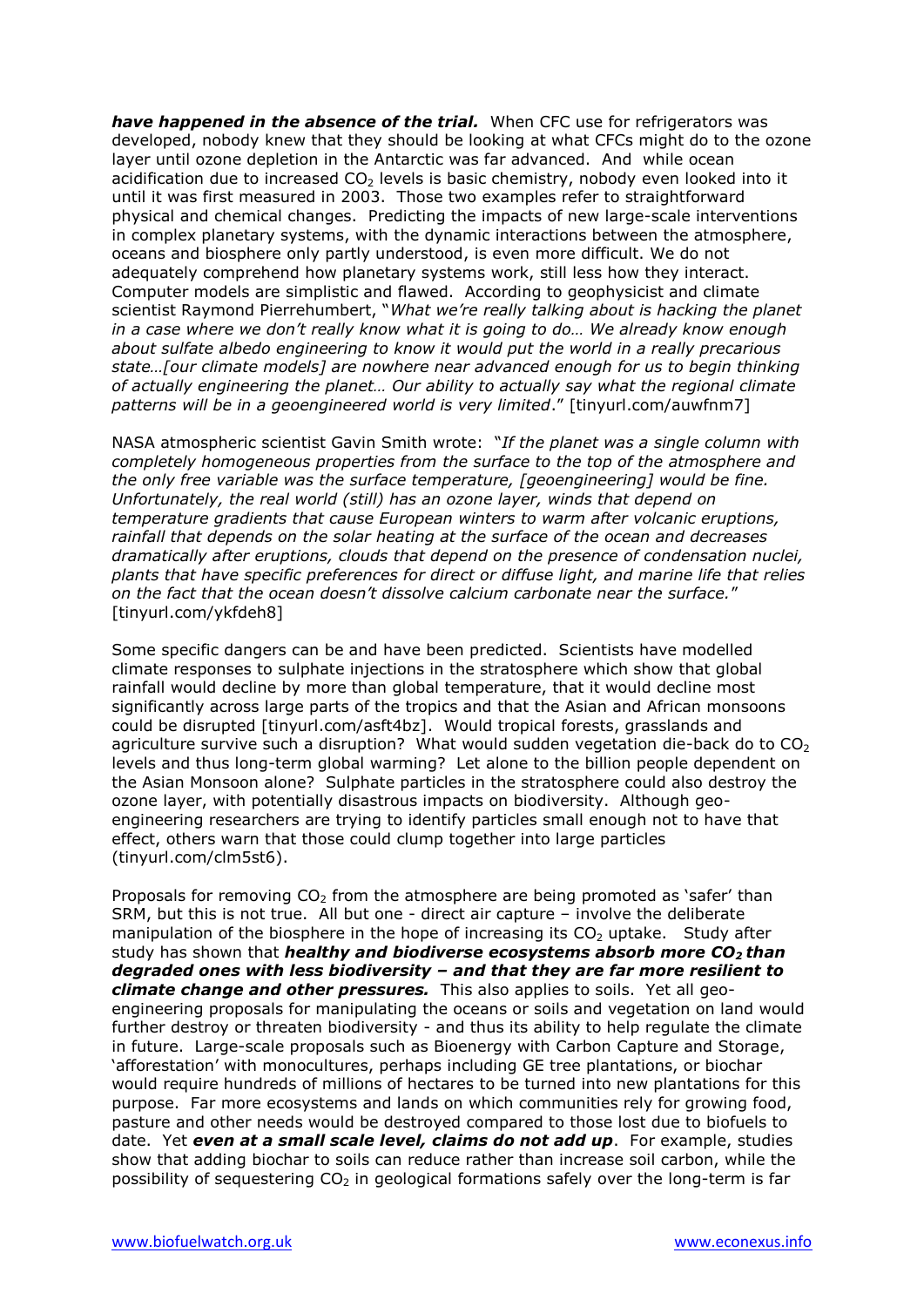from proven. Dumping iron filings or carbonate or silicate rock into oceans can harm marine life and whether  $CO<sub>2</sub>$  would be sequestered that way is entirely unproven.

The main problem with direct  $CO<sub>2</sub>$  air capture is the amount of energy this would require. Capturing CO<sub>2</sub> from power station smokestacks already requires the burning of about one third more fuel. Capturing it from the air, where it is measured in parts per million, will require vastly more energy. In practice, it would mean building many more power stations, and releasing more  $CO<sub>2</sub>$  to power  $CO<sub>2</sub>$  scrubbers. If scrubbers were powered with wind or solar energy, such energy would then not be available to replace power stations so the effect would be the same.

## **The politics of geoengineering and climate injustice:**

*Geo-engineering research and development is being promoted most strongly by governments and corporations with a vested interest in preventing meaningful action to reduce fossil fuel burning.* Exxon Mobil, which has long financed climate change deniers, now calls for geoengineering as an alternative to reducing fossil fuel use [tinyurl.com/boe4yfe]. Various tar sands investors are geoengineering proponents. Other supporters of geoengineering R&D include Richard Branson and Shell. The UK and US governments, both of them with close links to the fossil fuel industry and little interest in drastic emissions cuts, are particularly supportive of such research and growing amounts of funding are being made available for it through state-funded UK research councils.

The UN Convention on Biological Diversity voted for a *de facto* moratorium on virtually all geoengineering trials (except for certain small-scale ones under closely prescribed conditions). However this *de facto* moratorium remains vulnerable to being overturned and, furthermore, there is a danger of it being breached unilaterally or by a few nations deciding to forge ahead regardless. Last October, it was revealed that a US company had conducted the biggest ocean fertilisation trial off the Canadian coast, in clear defiance of the moratorium.

Thus, not only is geoengineering being promoted almost exclusively by groups in the global North, many of them with interests linked to the fossil fuel industry, but there is a high risk that geoengineeing could be attempted by such groups and countries, undemocratically and in complete disregard of the interests of the majority of the world's population. *The impacts could be irreversible and are likely to be felt particularly severely by communities in the global South.* As stated above, models show that SRM will likely disrupt rainfall in the tropics and sub-tropics more than in other regions (which, nonetheless, could also be in for unpleasant 'surprises'). Geoengineering methods such as (GE) plantation-based afforestation, biochar and biomass with carbon capture and storage will likely affect Southern countries the most because biomass grows fastest in the tropics and because land in the global South is already the focus of extensive land-grabs for biomass.

Finally, *geo-engineering is being proposed as an alternative to the urgent emissions cuts that are required*. Even the Royal Society cites as one potential advantage of SRM that it "could be deployed to obviate the need for only the most expensive and politically difficult emissions cuts." [tinyurl.com/aln9lvw].

#### **One of the most persuasive arguments is that we might need geoengineering even if we stopped emissions tomorrow, the warming process would continue for some years because the CO<sup>2</sup> already in the atmosphere has not yet had its full effect.**

This justification is being put forward by many who promote geo-engineering R&D. There is indeed plenty of evidence that  $CO<sub>2</sub>$  levels in the atmosphere are already extremely dangerous. Yet, in the face of the escalating climate crisis –and its convergence with other equally serious crises such as those of biodiversity destruction,